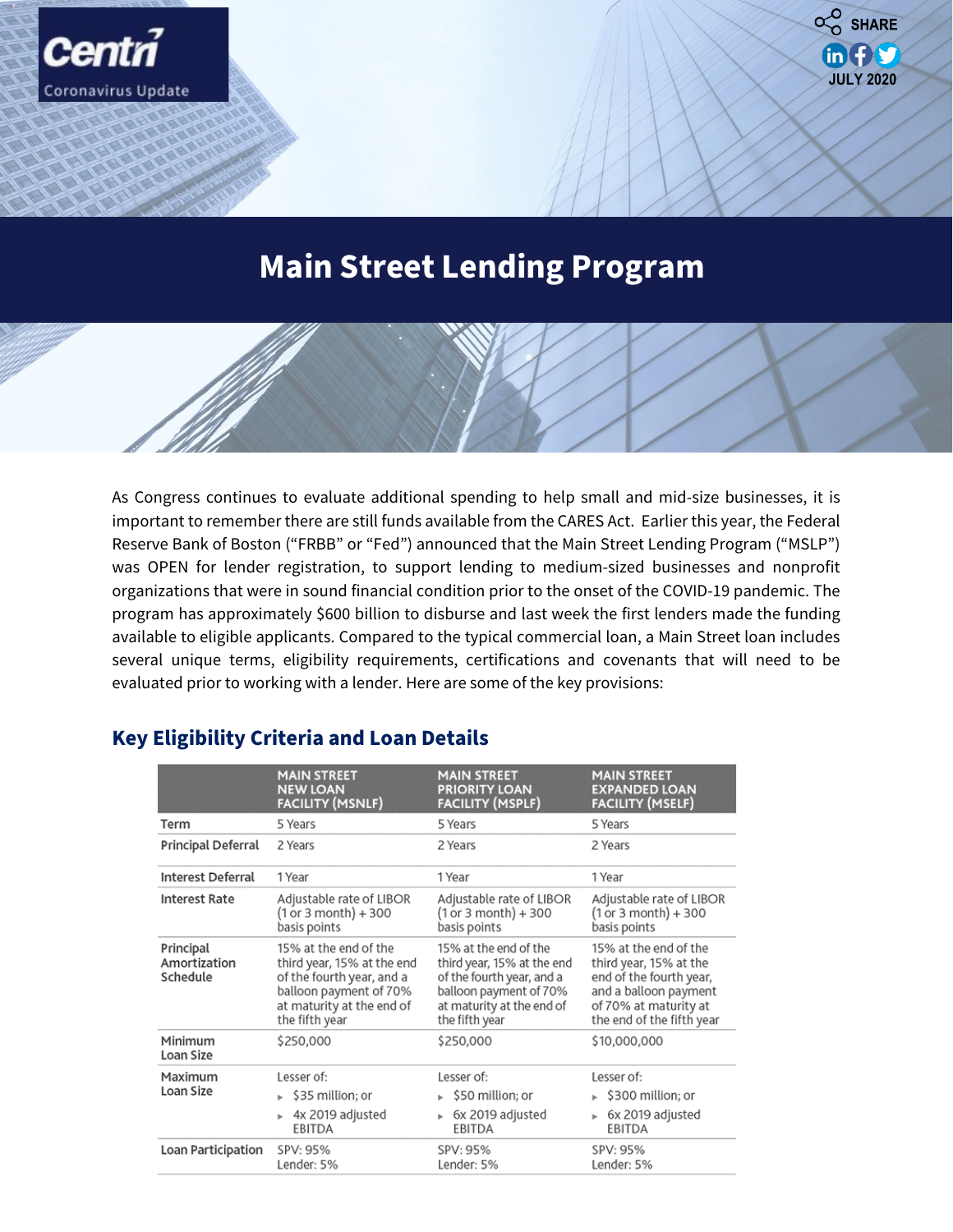### **Factors to Consider Prior to Applying**

- $\rightarrow$  Prior to applying for the MSLP, you should take into consideration the capital needs of your business. Forecasting your capital needs as they relate to lost revenue, payroll, and operating liquidity needs is essential to determining whether this loan will be an attractive source of capital for your business.
- **Ensure that you have maximized the usage of Paycheck Protection Program dollars.**
- $\rightarrow$  Understand your current debt agreements and how obtaining additional debt might impact your debt covenants. There may be limitation provisions in your current debt agreements which may impact what you will be able to borrow from the Main Street Loan program.
- $\mathcal I$  Seek better terms from your current creditors. Before seeking new debt, you may be able to negotiate better terms with your current lender for existing debt.
- $\mathcal I$  Lastly, the Main Street Loan program puts limitations on executive compensation, prohibits payment of dividends, and the buy-back of stock. These restrictions may make this form of debt less attractive.

## **How to Apply for a Main Street Loan**

A Main Street loan application is to be made at a federally insured lending institution, which will apply its own underwriting criteria. In addition, the Federal Reserve also released several [application forms](https://www.bostonfed.org/supervision-and-regulation/supervision/special-facilities/main-street-lending-program/information-for-lenders/docs.aspx?utm_source=email-alert&utm_medium=email&utm_campaign=mslp&utm_content=nc200527)  [and agreements](https://www.bostonfed.org/supervision-and-regulation/supervision/special-facilities/main-street-lending-program/information-for-lenders/docs.aspx?utm_source=email-alert&utm_medium=email&utm_campaign=mslp&utm_content=nc200527) that will be completed by the lender and signed by the borrower in conjunction with the primary loan application. The documents include borrower certifications and covenants.

The Federal Reserve cautions that "eligible borrowers should contact an eligible lender for more information on whether the eligible lender plans to participate in the program and to request more information on the application process."

Please refer to the Federal Reserve's [Main Street](https://www.federalreserve.gov/monetarypolicy/mainstreetlending.htm) website for the latest program information.

#### **MSLP's Expansion for Nonprofit Organizations**

On July 17th, the Fed announced two additional MSLP loan facilities specifically targeted at the nonprofit industry. The new facilities substitute revenue for EBITDA in the leverage calculation. Amortization, interest rate and lender participation remain consistent with the commercial Main Street facilities. Please note the application process will be made available once these new loan facilities are operational.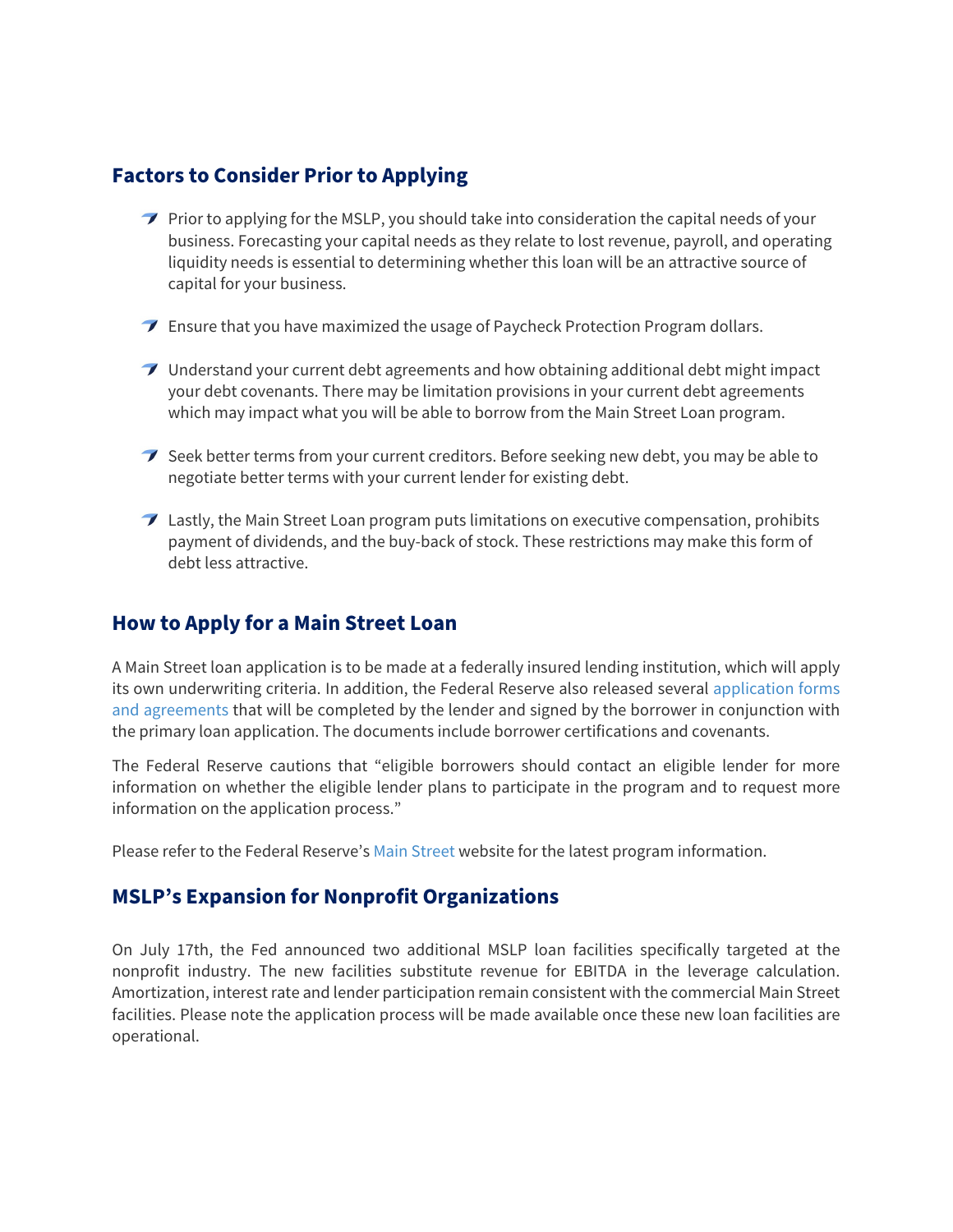Below is a summary of key nonprofit loan terms.

| <b>Proposed Main Street</b>      | <b>Nonprofit New Loans</b>                                   | <b>Nonprofit Expanded Loans</b> |  |
|----------------------------------|--------------------------------------------------------------|---------------------------------|--|
| <b>Lending Program Nonprofit</b> |                                                              |                                 |  |
| <b>Loan Options</b>              |                                                              |                                 |  |
| <b>Term</b>                      | 5 Years                                                      |                                 |  |
| Minimum Loan Size                | \$250,000                                                    | \$10,000,000                    |  |
|                                  | The lesser of \$35M, or the                                  | The lesser of \$300M, or the    |  |
| Maximum Loan Size                | borrower's average 2019                                      | borrower's average 2019         |  |
|                                  | quarterly revenue                                            | quarterly revenue               |  |
| Overall Eligibility              | 2019 annual revenues of \$5 billion or less or has less than |                                 |  |
|                                  | 15,000 employees                                             |                                 |  |
| <b>Non-Donation Revenue</b>      | Equal to or greater than 60% of expenses for the period      |                                 |  |
| Requirement                      | from 2017 through 2019                                       |                                 |  |
| <b>Endowment Cap</b>             | \$3 Billion                                                  |                                 |  |
| <b>Years in Operation</b>        | 5 Years                                                      |                                 |  |
| Employee minimum                 | 10                                                           |                                 |  |
| <b>Principal Repayment</b>       | Principal deferred for two years; years 3-5: 15%, 15%, 70%   |                                 |  |
| <b>Interest Payments</b>         | Deferred for one year                                        |                                 |  |
| Rate                             | Adjustable rate of LIBOR $(1 or 3 month) + 300$ basis points |                                 |  |

The Fed is consistently making updates to the MSLP term sheets in order to make the loans more accessible to the borrowers through expanded eligibility. Below are key takeaways from the FAQ's published June 8th and expanded upon during the June 15th FRBB Q&A Session for Borrowers:

- **Pari Passu (Seniority & Collateral)** 
	- o MSNLF may not be subordinate to any other debt instrument.
	- $\circ$  MSPLF and MSELF may not be subordinate to any other debt instrument except for mortgage & equipment debt (secured by real property and/or equipment).
	- o More complex seniority rules exist if the existing debt has a collateral position.

#### • **Loan Maximum Calculation**

- $\circ$  Existing debt instruments refinanced at the time of loan origination with the MSPLF should be excluded from the leverage calculation in determining the maximum loan amount.
- **Refinance prior to MSLP** 
	- o Once established, non-MSLP debt cannot be pre-paid with MSLP funds unless the existing loan agreement mandates those payments in the normal course of business.
	- o It is permissible to restructure existing debt prior to establishing a Main Street Loan facility thus causing a revised amortization schedule and allowing contractual payments with MSLP funds.